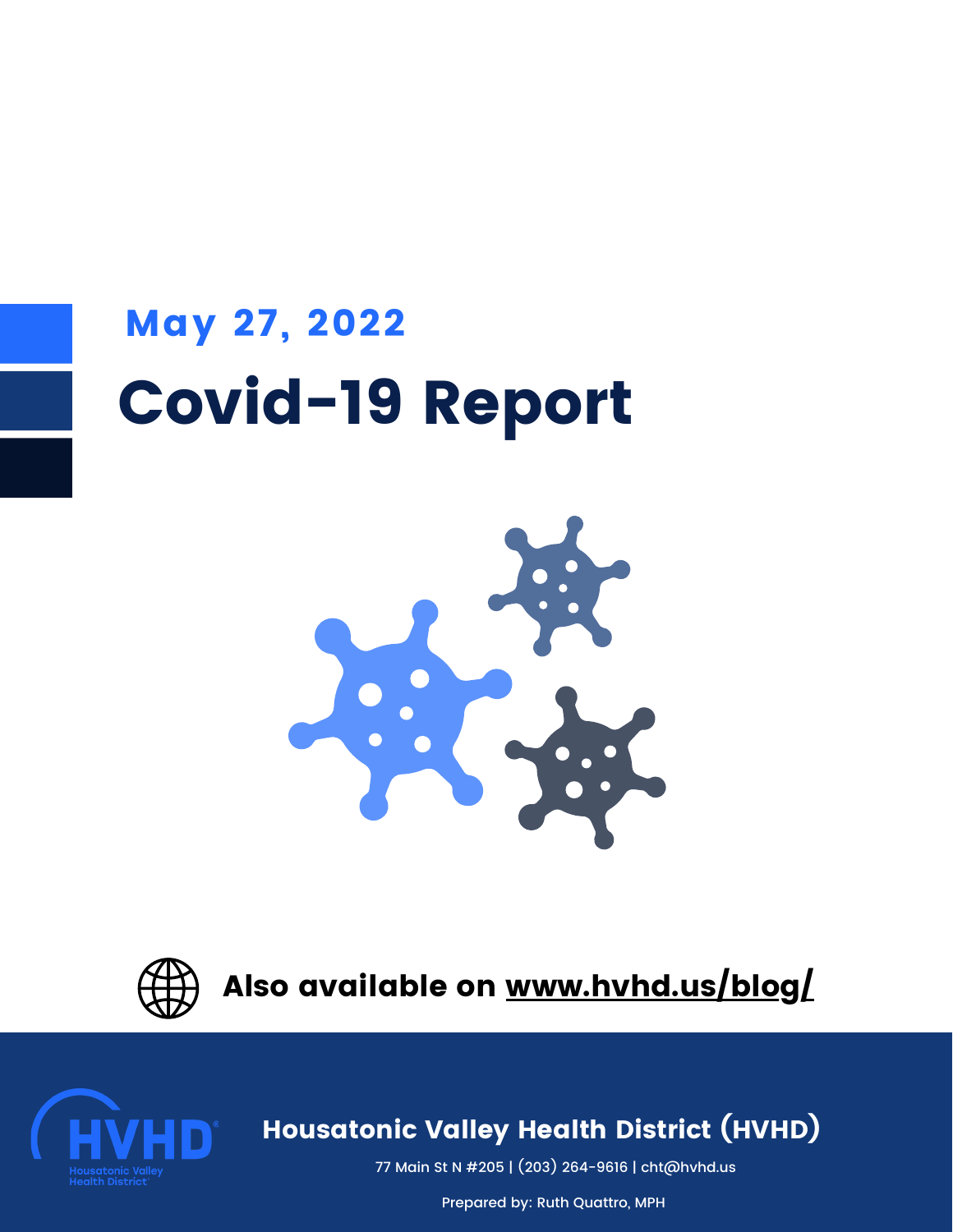### Update from Lisa Morrissey, Director of Health

On May 17, 2022, the U.S. Food and Drug Administration amended the emergency use authorization (EUA) for the Pfizer-BioNTech COVID-19 Vaccine, authorizing the use of a single booster dose for administration to individuals 5 through 11 years of age at least five months after completion of a primary series with the Pfizer-BioNTech COVID-19 Vaccine.

#### HVHD COVID-19 Vaccination Clinics:

**Tuesdays** 3:00 - 5:00 pm

Southbury Clinic Location  $\frac{1}{\epsilon}$  New Milford Clinic Location Wednesdays 3:00 - 5:00 pm



\*Appointments Required\* [www.hvhd.us/covid-19/vaccinations/](http://www.hvhd.us/covid-19/vaccinations/)

Moderna has submitted a request for Emergency Use Authorization (EUA) for its COVID-19 vaccine for children under 6 years of age. Pfizer is expected to submit a request for EUA for children under 5 years of age soon. The Food & Drug Administration (FDA) has tentatively scheduled some meeting dates to discuss the EUA submission(s). Currently FDA anticipates EUA and Advisory Committee on Immunization Practices recommendation with distribution of any new vaccine products sometime in June 2022.

Important Dates:

- June 7: EUA request for a COVID-19 vaccine manufactured by Novavax to prevent COVID-19 in individuals 18 years of age and older.
- June 8, 21 and 22, the FDA has held dates for the VRBPAC to discuss updates to the Moderna and Pfizer-BioNTech EUAs for their COVID-19 vaccines to include younger populations. As the sponsors complete their submissions and the FDA reviews that data and information, it will provide additional details on scheduling of the VRBPAC meetings to discuss each EUA request.
- June 28: whether SARS-CoV-2 strain composition of COVID-19 vaccines should be modified, and if so, which strain(s) should be selected for Fall 2022. This meeting is a follow-up to the April 6 VRBPAC meeting that discussed general considerations for future COVID-19 vaccine booster doses and the strain composition of COVID-19 vaccines to further meet public health needs.

#### Click here to learn [more.](https://portal.ct.gov/Vaccine-Portal?language=en_US)



Also available on [www.hvhd.us/blog/](https://hvhd.us/blog/)

**DIRECTOR OF HEALTH** LISA MICHELLE MORRISSEY, MPH,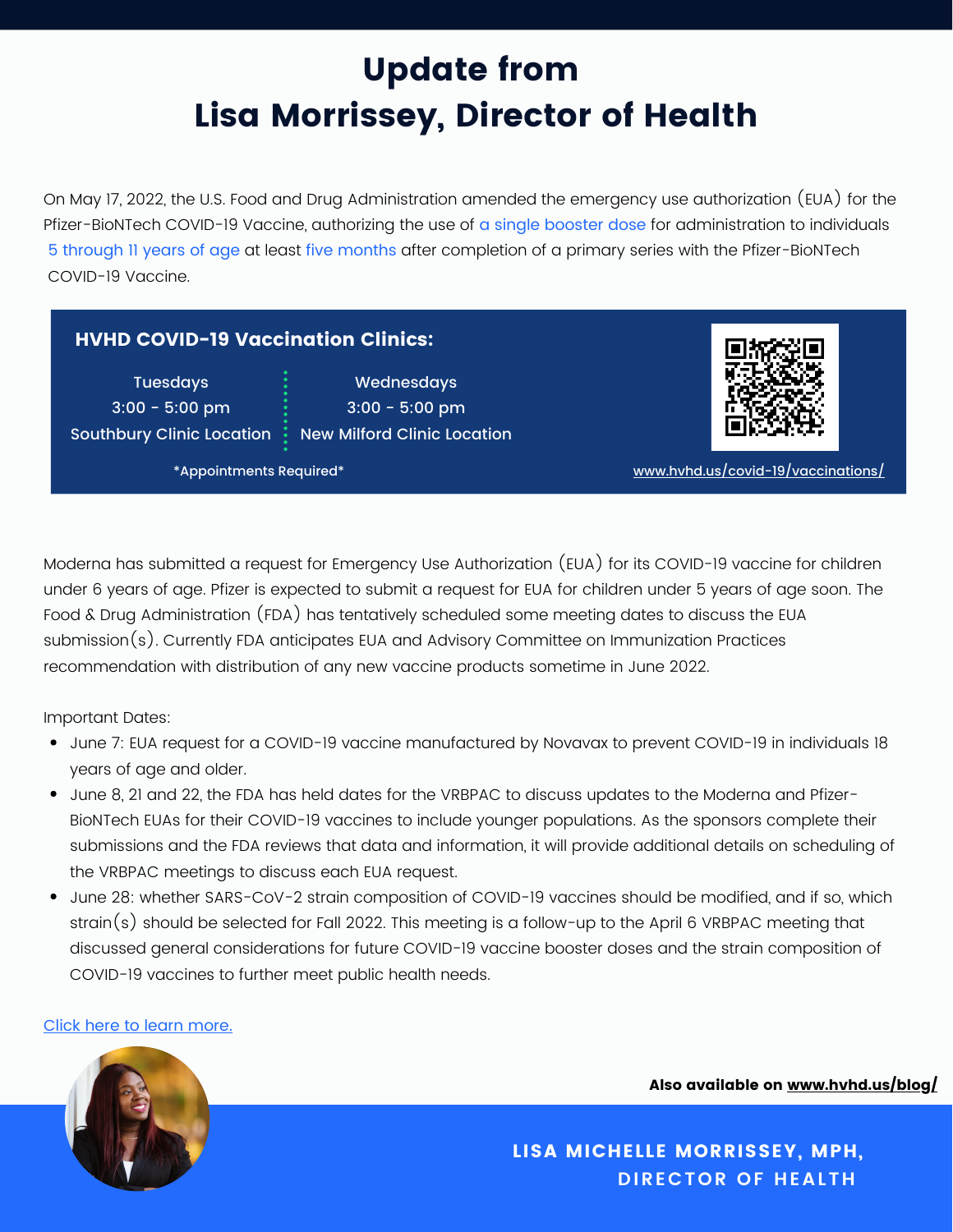## Table of Contents

#### Housatonic Valley Health District: Data 01

- Housatonic Valley Health District: Trends & Analysis 02
- Housatonic Valley Health District: Vaccination Clinics 03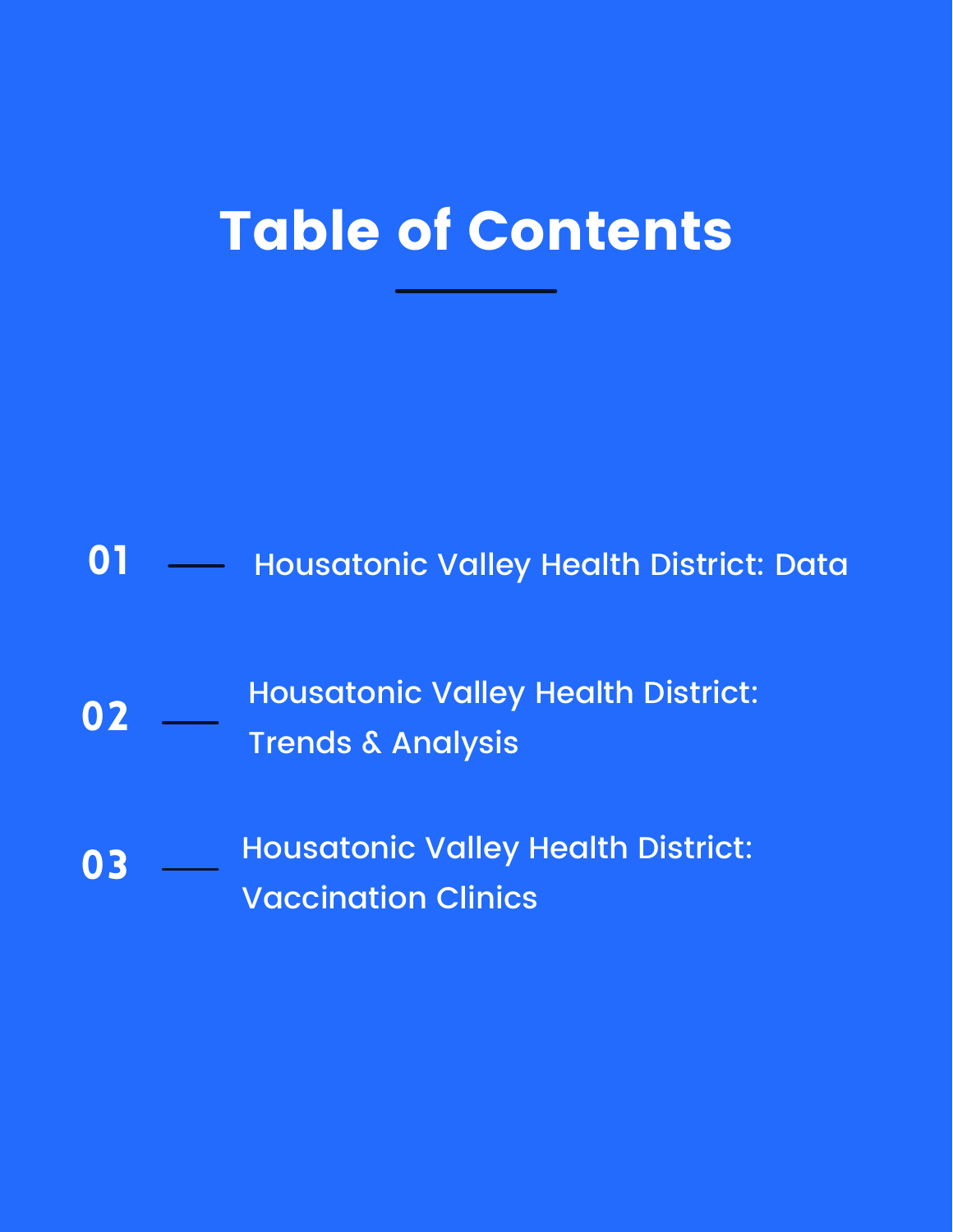# New Milford Data COVID-19 Case Summary



### Cases over 2-week period from 5/26/22 report





cases per 100K residents from May 26, 2022 report



cases per 100K residents from May 19, 2022 report

15%

test percent positivity rate from May 08 - 21, 2022



test percent positivity rate from May 01 - 14, 2022

\*Data are for New Milford residents only.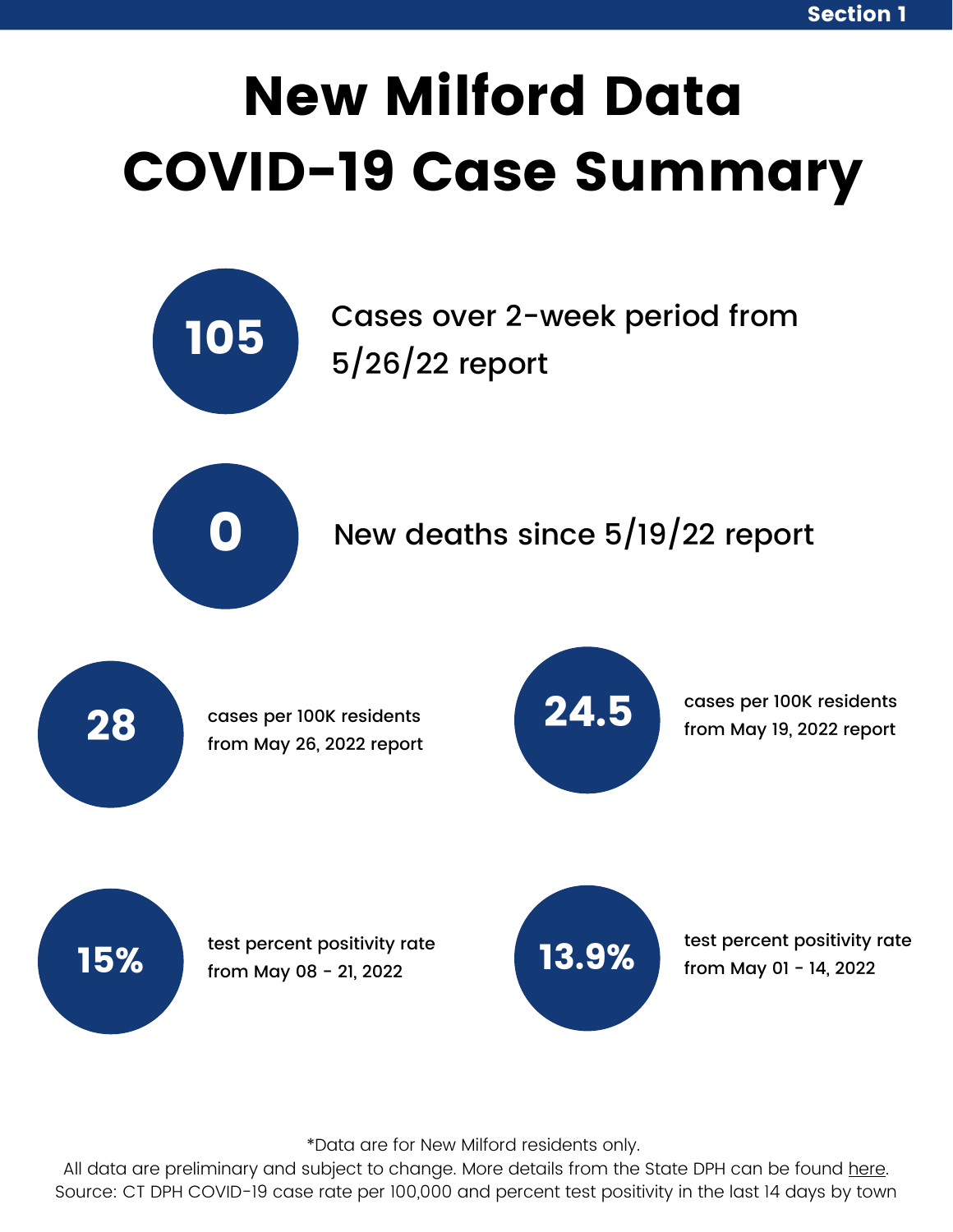# Oxford Data COVID-19 Case Summary



Cases over 2-week period from 5/26/22 report



#### New death since 5/19/22 report



\*Data are for Oxford residents only.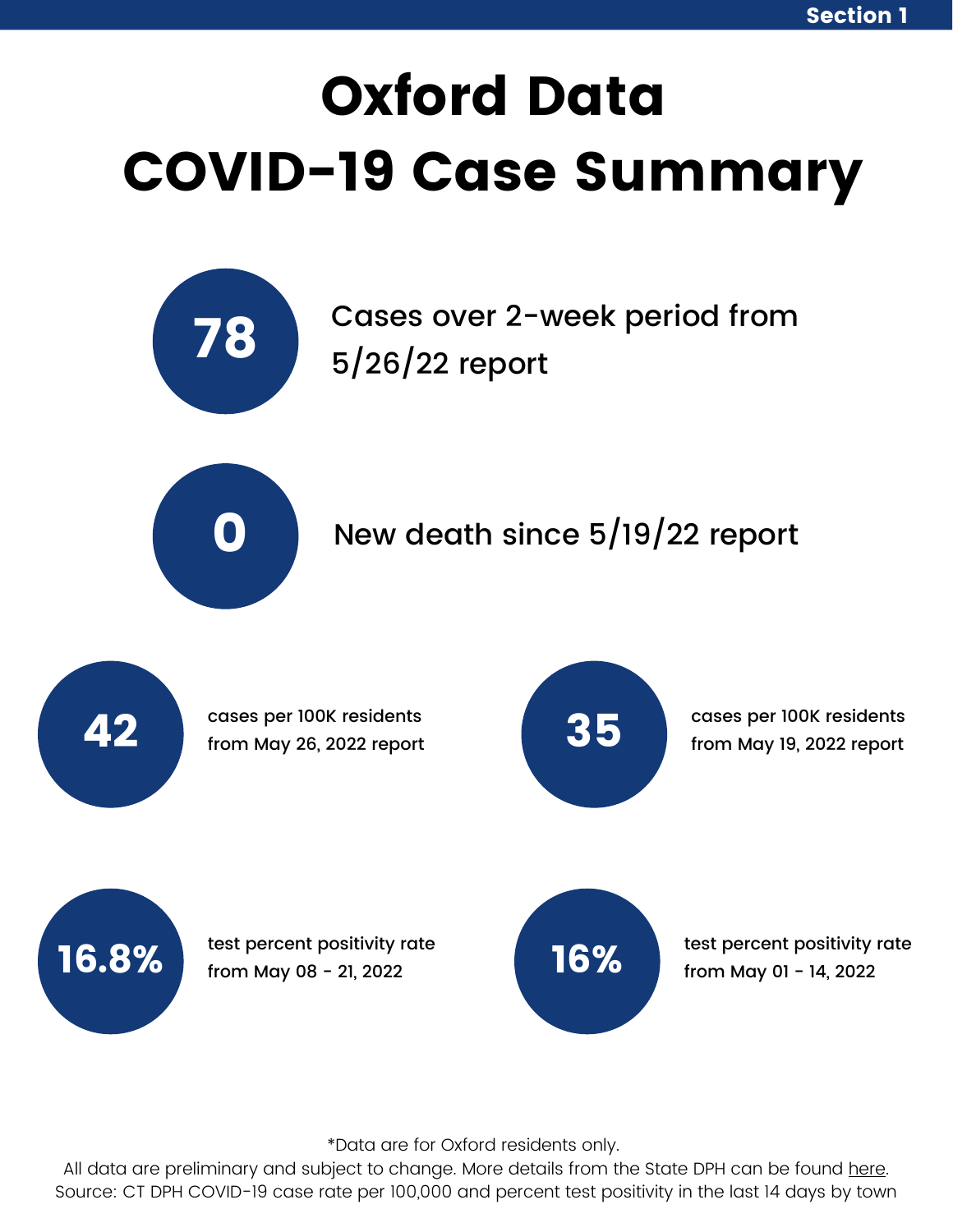# Southbury Data COVID-19 Case Summary



Cases over 2-week period from 5/26/22 report



#### New deaths since 5/19/22 report



Cases per 100K residents from May 26, 2022 report



Cases per 100K residents from May 19, 2022 report



test percent positivity rate from May 08 - 21, 2022



test percent positivity rate from May 01 - 14, 2022

\*Data are for Southbury residents only.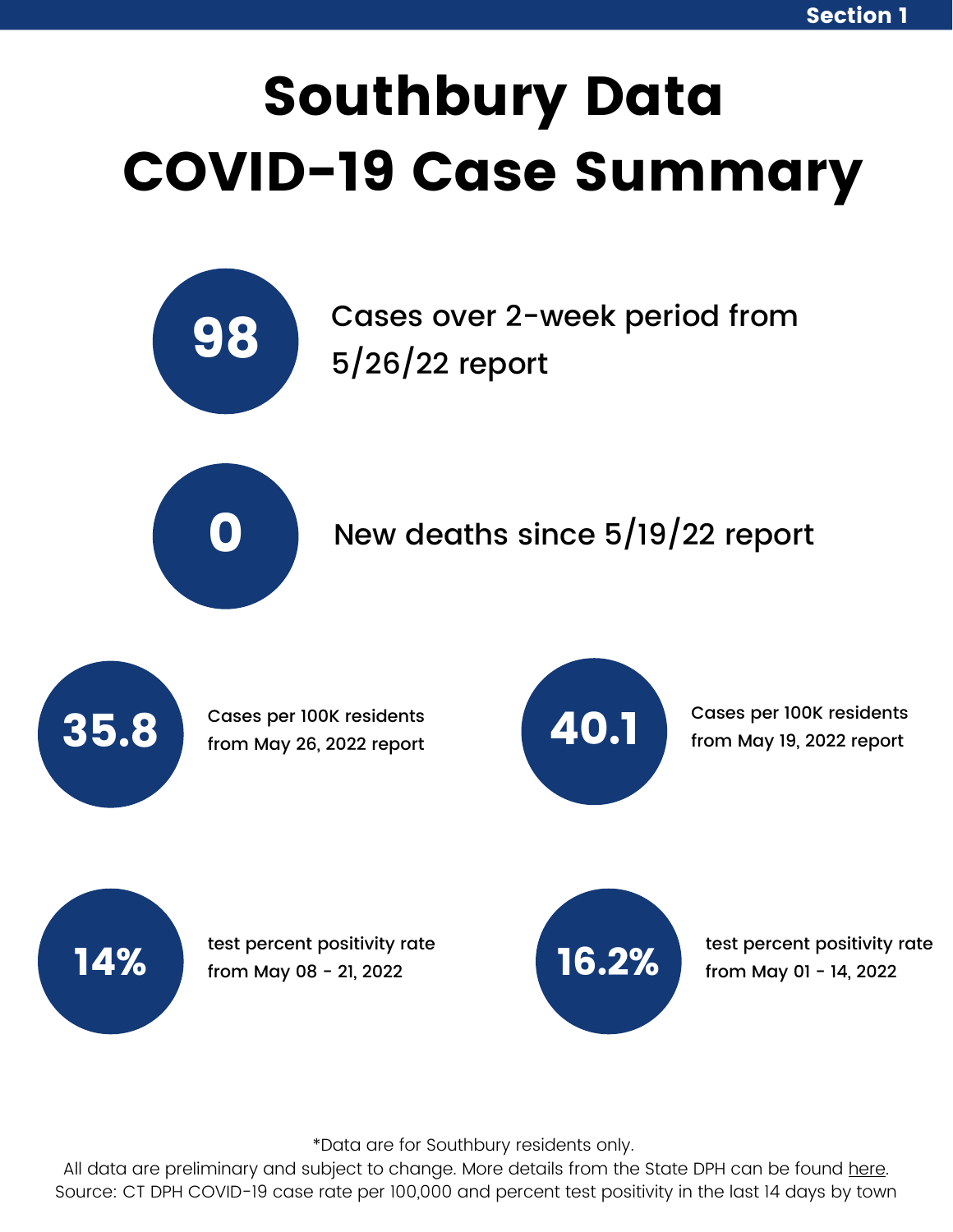# Washington Data COVID-19 Case Summary



Cases over 2-week period from 5/26/22 report



#### New deaths since 5/19/22 report



Cases per 100K residents from May 19, 2022 report



Cases per 100K residents from May 19, 2022 report



test percent positivity rate from May 08 - 21, 2022  $\sim$  13.5%



test percent positivity rate from April 24 - May 07, 2022

\*Data are for Washington residents only.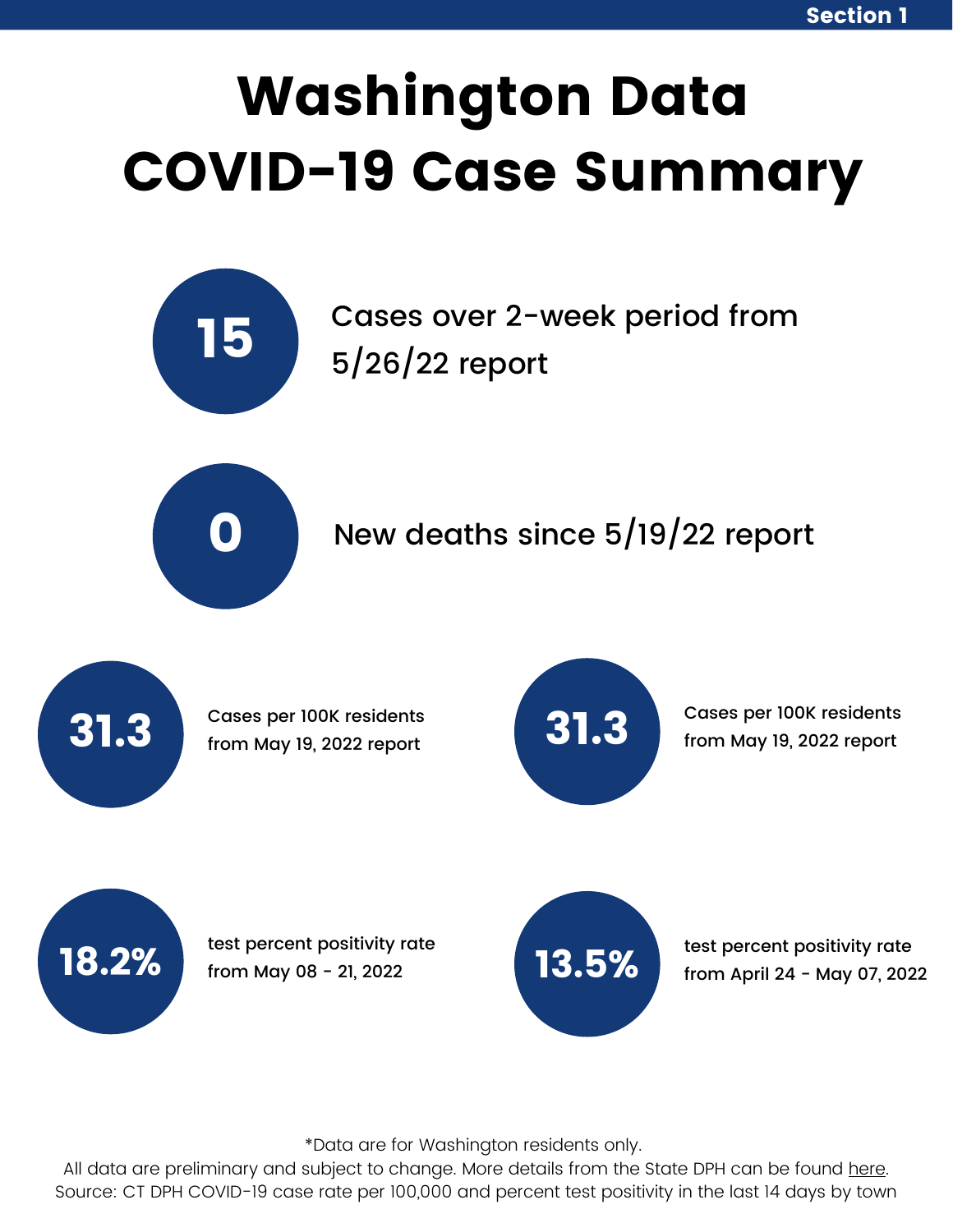# Woodbury Data COVID-19 Case Summary



Cases over 2-week period from 5/26/22 report



#### New deaths since 5/19/22 report



Cases per 100K residents from May 26, 2022 report



Cases per 100K residents from May 19, 2022 report

15.4%

test percent positivity rate from May 08 - 21, 2022



test percent positivity rate from May 01 - 14, 2022

\*Data are for Woodbury residents only.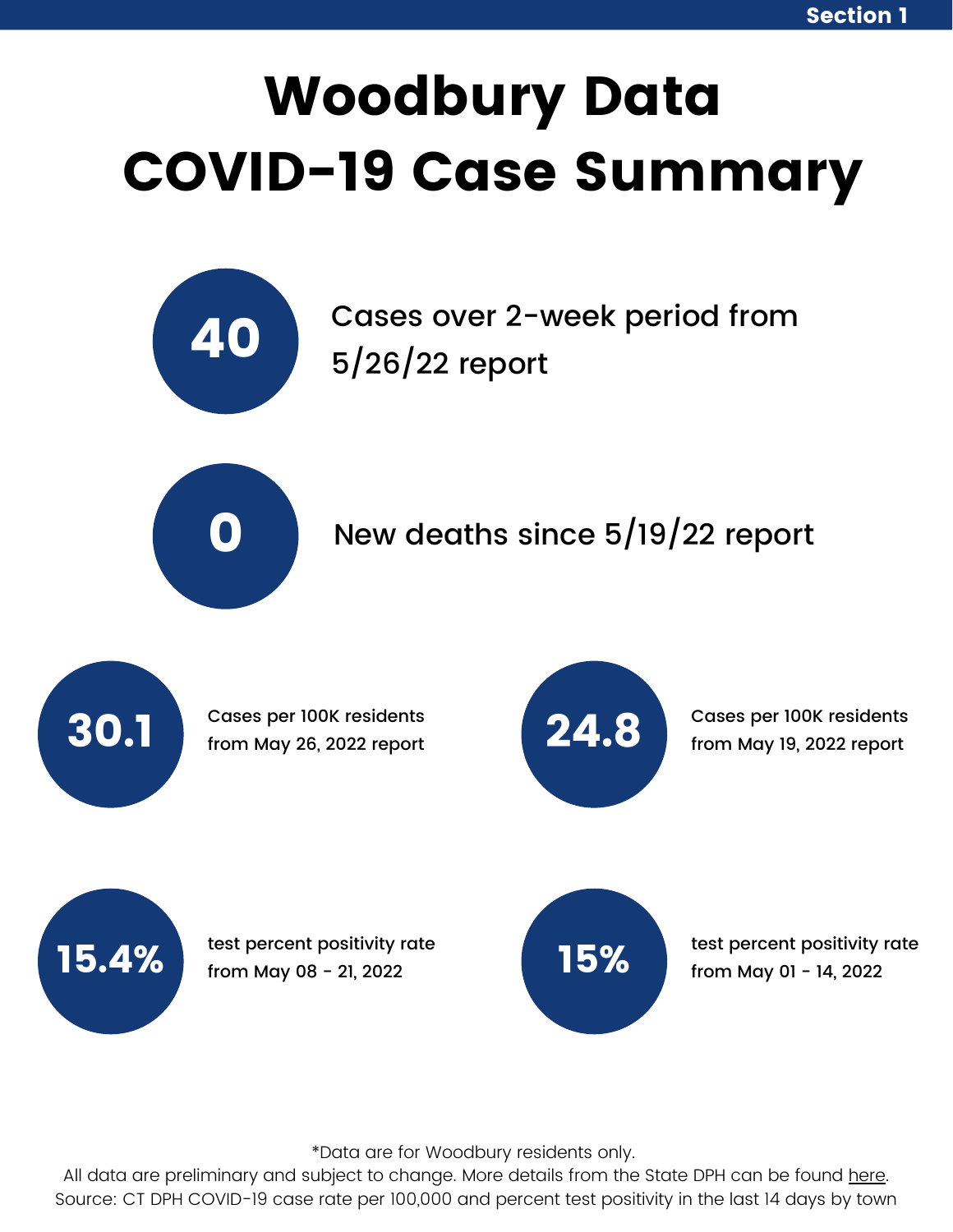### New Milford Data: COVID-19 Fully Vaccinated Summary

| 100%<br>Residents 65+                         |        | 4,577                    |
|-----------------------------------------------|--------|--------------------------|
| 80%<br>Residents 45-64                        |        | 7,237                    |
| 77%<br>Residents 25-44                        |        | 4,874                    |
| 76%<br>Residents 18-24                        |        | 1,762                    |
| 73.41%<br>Residents 12-17                     |        | 1,665                    |
| 35%<br>Residents 5-11                         |        | 825                      |
| all residents<br>78.13%<br>(fully vaccinated) | 20,942 | all residents<br>(count) |
| all residents<br>42.26%<br>(additional dose)  | 11,329 | all residents<br>(count) |

\*CT DPH has capped the percent of population coverage metrics at 100%. These metrics could be greater than 100% for multiple reasons or potential data reporting errors. Data represents those who have received at least one dose. More details from the State DPH can be found here. \*CT DPH has capped the percent of population coverage metrics at 100%. These metrics could be greater than 100% for multiple reasons or potential data reporting errors. Data represents those who have received at least one dose. More details from the State DPH can be found [here.](https://data.ct.gov/Health-and-Human-Services/COVID-19-Vaccinations-by-Town-and-Age-Group/gngw-ukpw)

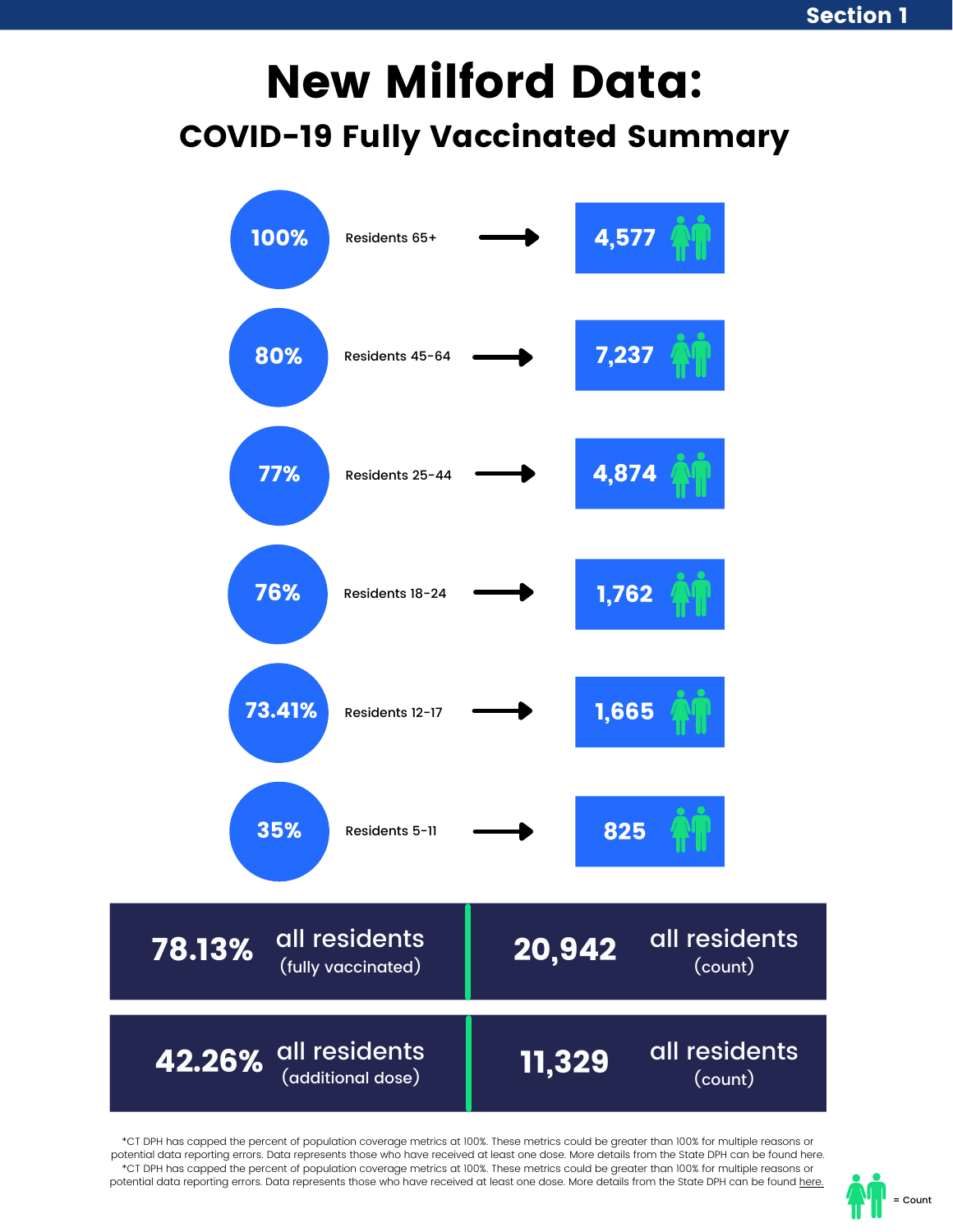## Oxford Data:

#### COVID-19 Fully Vaccinated Percentage Summary



\*CT DPH has capped the percent of population coverage metrics at 100%. These metrics could be greater than 100% for multiple reasons or potential data reporting errors. Data represents those who have received at least one dose. More details from the State DPH can be found here. \*CT DPH has capped the percent of population coverage metrics at 100%. These metrics could be greater than 100% for multiple reasons or potential data reporting errors. Data represents those who have received at least one dose. More details from the State DPH can be found [here.](https://data.ct.gov/Health-and-Human-Services/COVID-19-Vaccinations-by-Town-and-Age-Group/gngw-ukpw)

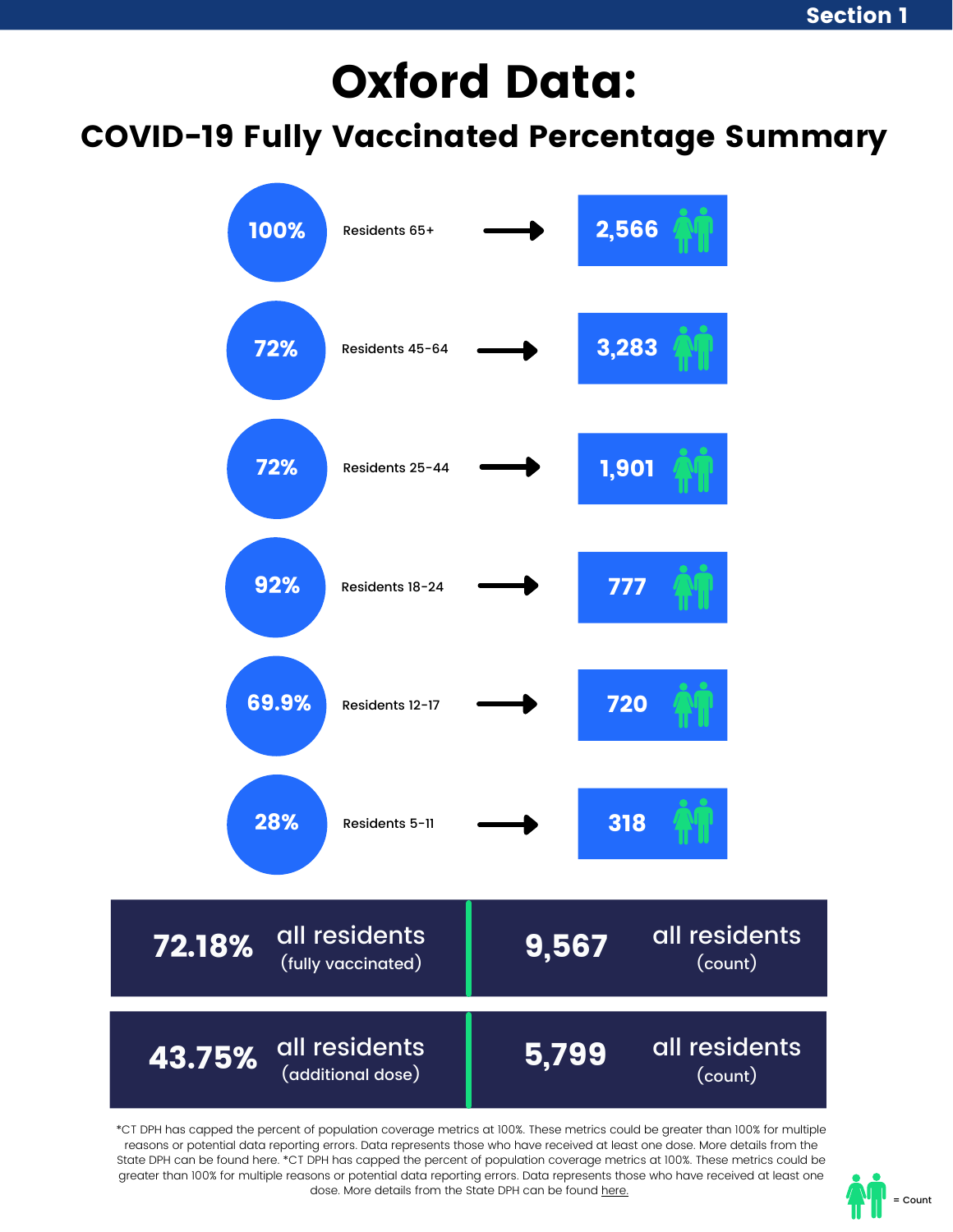### Southbury Data:

COVID-19 Fully Vaccinated Percentage Summary



\*CT DPH has capped the percent of population coverage metrics at 100%. These metrics could be greater than 100% for multiple reasons or potential data reporting errors. Data represents those who have received at least one dose. More details from the State DPH can be found here. \*CT DPH has capped the percent of population coverage metrics at 100%. These metrics could be greater than 100% for multiple reasons or potential data reporting errors. Data represents those who have received at least one dose. More details from the State DPH can be found [here.](https://data.ct.gov/Health-and-Human-Services/COVID-19-Vaccinations-by-Town-and-Age-Group/gngw-ukpw)

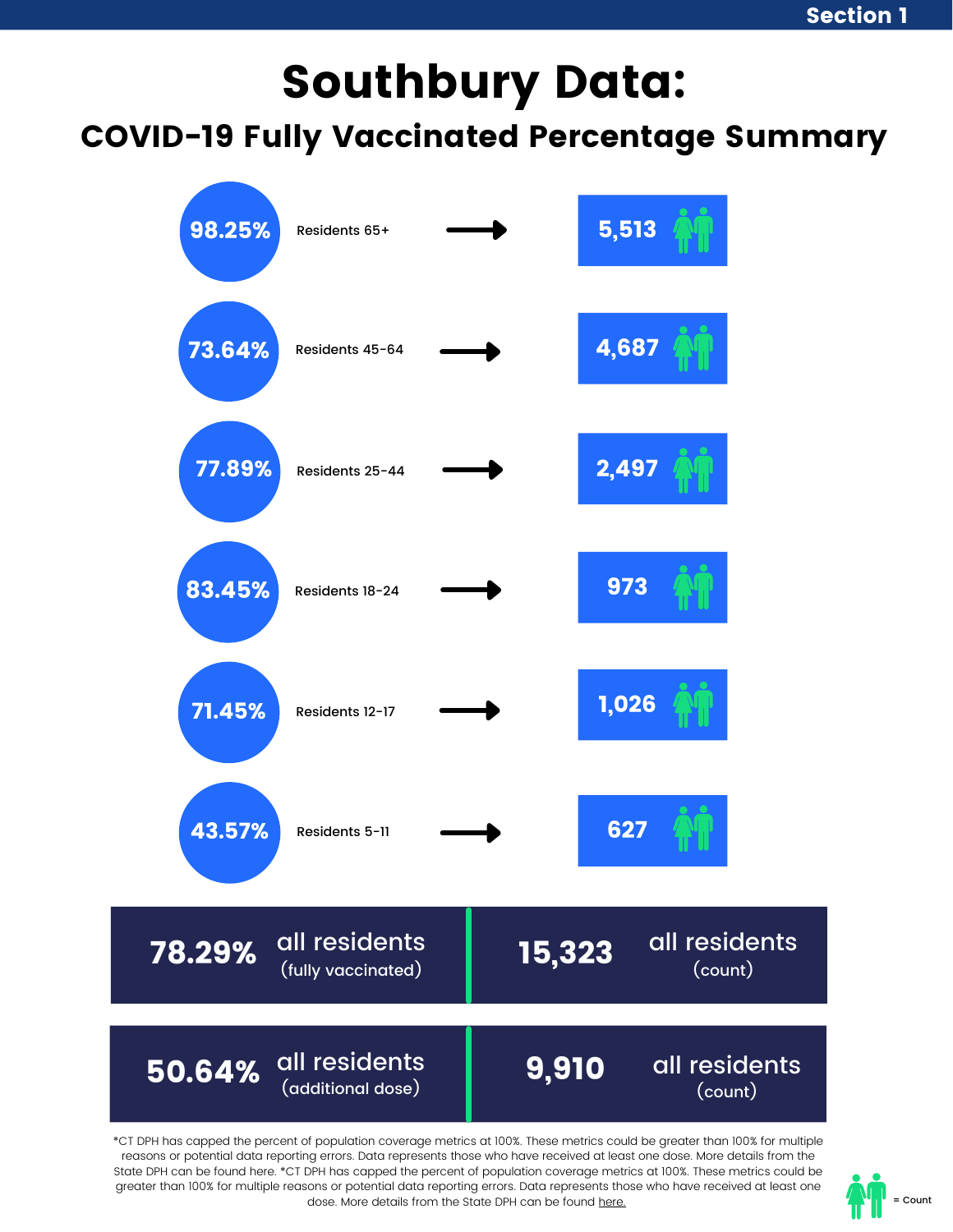## Washington Data:

COVID-19 Fully Vaccinated Percentage Summary



\*CT DPH has capped the percent of population coverage metrics at 100%. These metrics could be greater than 100% for multiple reasons or potential data reporting errors. Data represents those who have received at least one dose. More details from the State DPH can be found here. \*CT DPH has capped the percent of population coverage metrics at 100%. These metrics could be greater than 100% for multiple reasons or potential data reporting errors. Data represents those who have received at least one dose. More details from the State DPH can be found [here.](https://data.ct.gov/Health-and-Human-Services/COVID-19-Vaccinations-by-Town-and-Age-Group/gngw-ukpw)

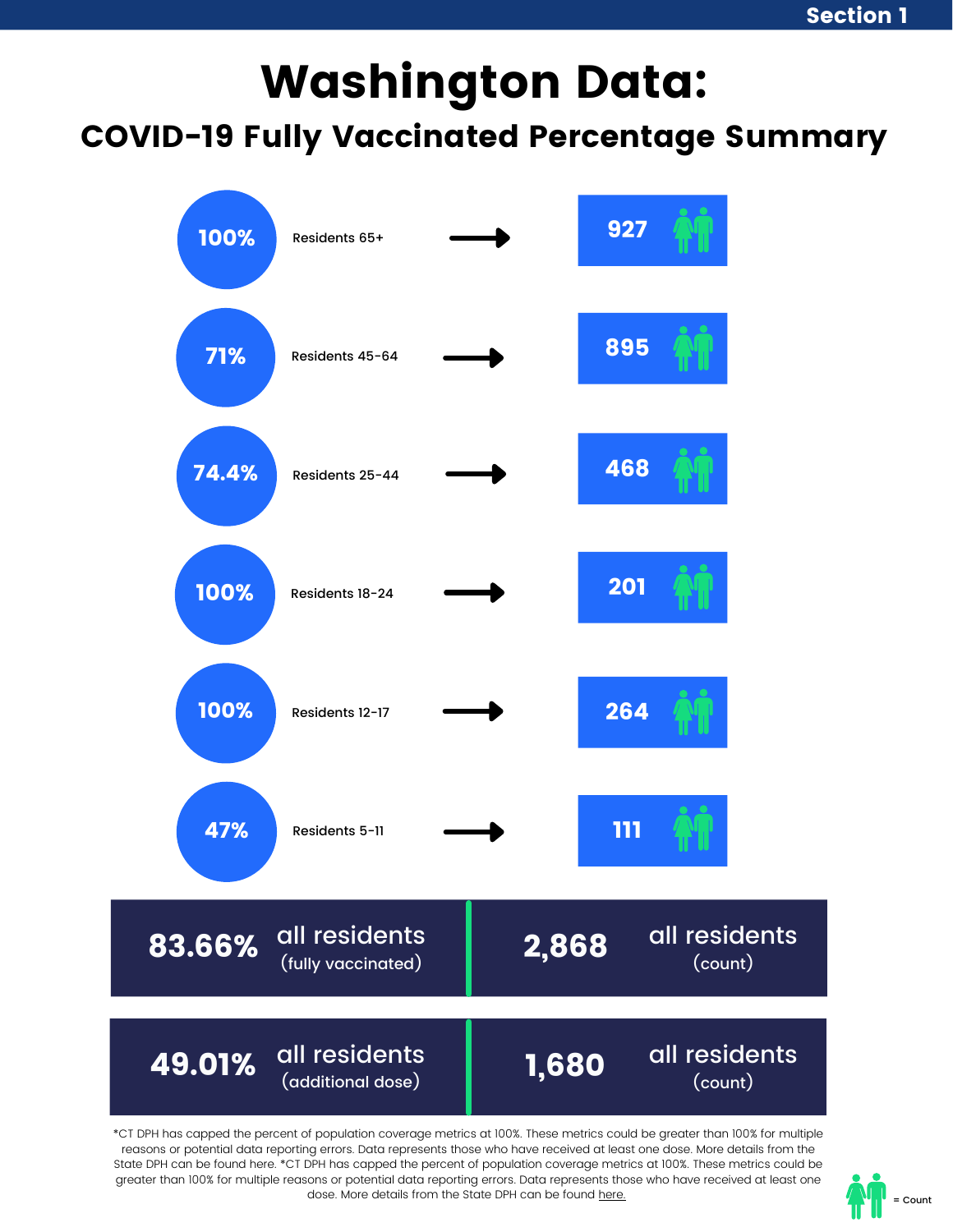## Woodbury Data:

#### COVID-19 Fully Vaccinated Percentage Summary



\*CT DPH has capped the percent of population coverage metrics at 100%. These metrics could be greater than 100% for multiple reasons or potential data reporting errors. Data represents those who have received at least one dose. More details from the State DPH can be found here. \*CT DPH has capped the percent of population coverage metrics at 100%. These metrics could be greater than 100% for multiple reasons or potential data reporting errors. Data represents those who have received at least one dose. More details from the State DPH can be found [here.](https://data.ct.gov/Health-and-Human-Services/COVID-19-Vaccinations-by-Town-and-Age-Group/gngw-ukpw)

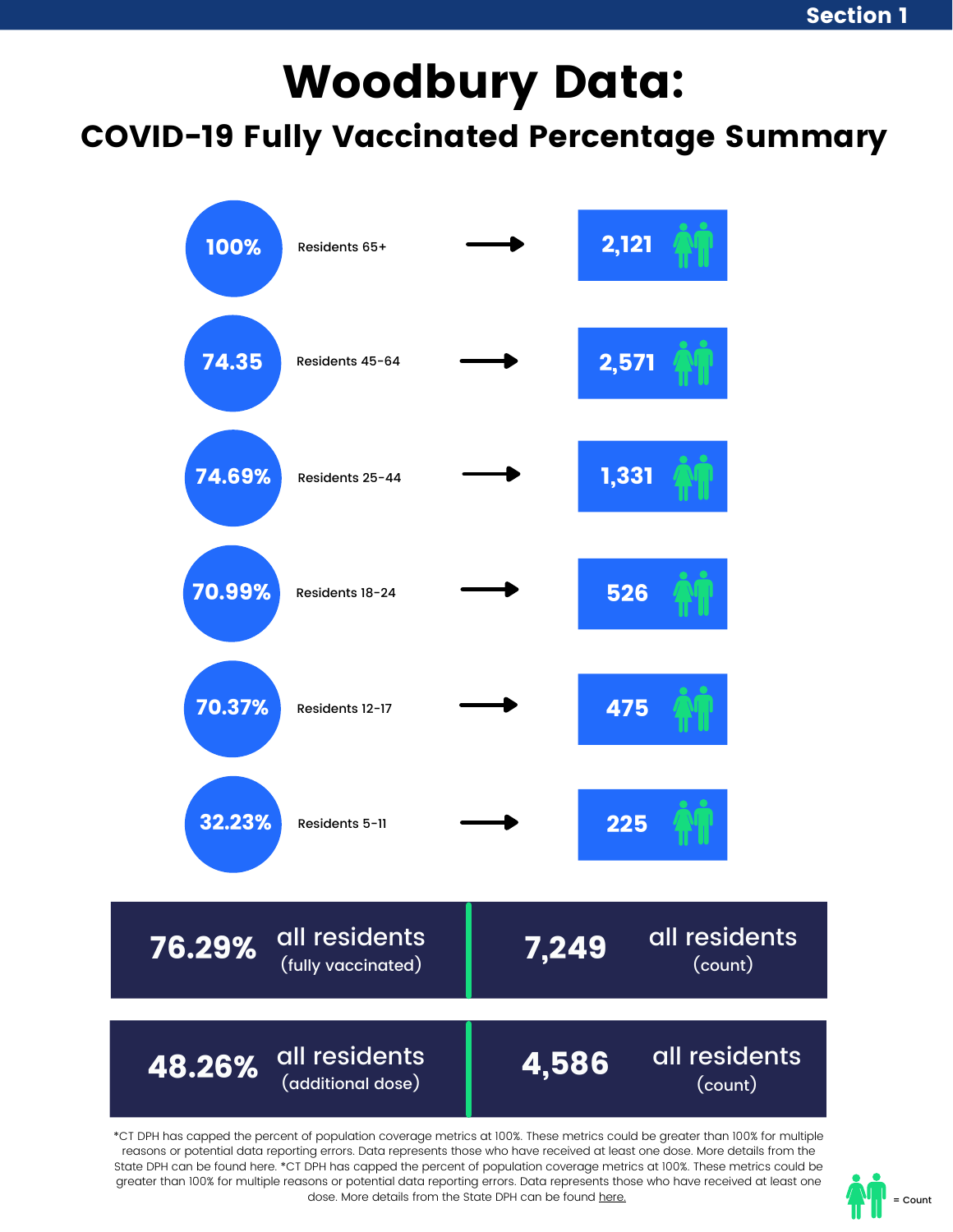### State of Connecticut: Case Trends



This map shows the average daily rate of new cases of COVID-19 by town during the past two weeks. Only cases among persons living in community settings are included in this map; the map does not include cases among people who reside in nursing home, assisted living, or correctional facilities.

Man: Ver 5.18.2021 - Source: CT Department of Public Health - Embed - Download Image - Created with Datawrapper

Updated: May 26, 2022

Source: <https://portal.ct.gov/-/media/Coronavirus/CTDPHCOVID19summary11182021.pdf>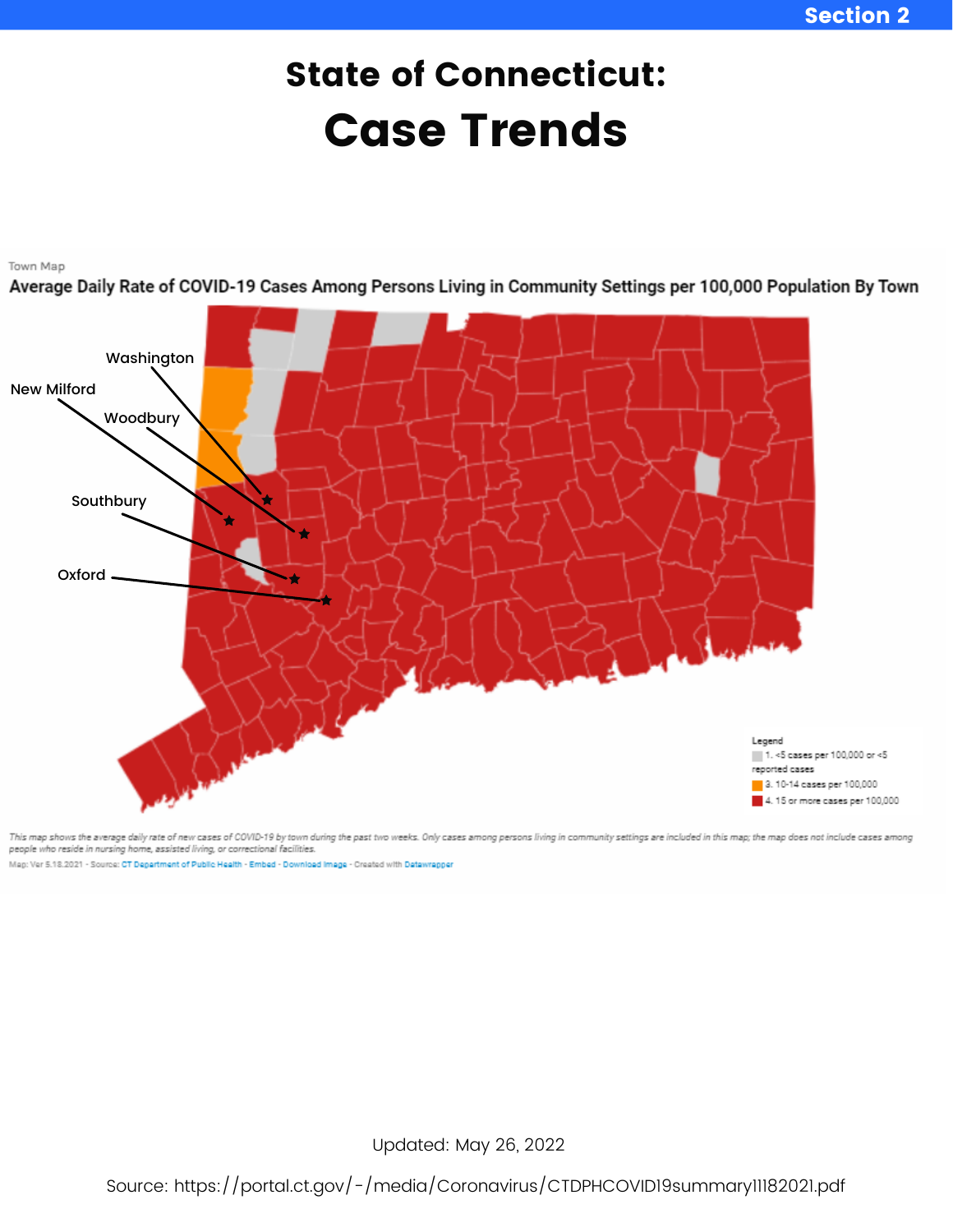### Housatonic Valley Health District: Trends & Analysis

New Milford, Oxford, Washington, and Woodbury saw an **increase** in positive case rates. **Southbury** remained saw a **decrease** in their case rates. The table below shows HVHD (New Milford, Oxford, Southbury, Washington, and Woodbury) in comparison to the 6 surrounding towns in Connecticut, which shows 9**/11** saw an increase in positive cases and **2/11** saw an decrease.

| COVID-19 case rate per 100,000 population and percent test positivity in the last 14 days by town |                                          |                                                              |                                   |                                                       |                                       |  |  |
|---------------------------------------------------------------------------------------------------|------------------------------------------|--------------------------------------------------------------|-----------------------------------|-------------------------------------------------------|---------------------------------------|--|--|
| <b>Town</b>                                                                                       | <b>Total cases over</b><br>2-week period | <b>Total cases over</b><br>2-week period<br>from 5.19 report | <b>Percent test</b><br>positivity | <b>Percent test</b><br>positivity from 5.19<br>report | Increase,<br>decrease, same           |  |  |
| <b>Bethel</b>                                                                                     | 99                                       | 84                                                           | 16.7                              | 14.4                                                  | increased                             |  |  |
| Bridgewater                                                                                       |                                          |                                                              | 3.2                               | 0                                                     | increased                             |  |  |
| <b>Brookfield</b>                                                                                 | 88                                       | 82                                                           | 17                                | 16.9                                                  | increased<br>$\overline{\phantom{a}}$ |  |  |
| Danbury                                                                                           | 253                                      | 239                                                          | 11.5                              | 11.3                                                  | increased                             |  |  |
| <b>New Milford</b>                                                                                | 105                                      | 92                                                           | 15                                | 13.9                                                  | <b>increased</b>                      |  |  |
| Newtown                                                                                           | 147                                      | 148                                                          | 11.5                              | 11.7                                                  | decreased                             |  |  |
| Oxford                                                                                            | 78                                       | 65                                                           | 16.8                              | 16                                                    | <b>increased</b>                      |  |  |
| Roxbury                                                                                           | 10                                       | 8                                                            | 16.1                              | 13.1                                                  | increased                             |  |  |
| <b>Southbury</b>                                                                                  | 98                                       | 110                                                          | 14                                | 16.2                                                  | decreased                             |  |  |
| <b>Washington</b>                                                                                 | 15                                       | 15                                                           | 18.2                              | 17.2                                                  | <i>increased</i>                      |  |  |
| <b>Woodbury</b>                                                                                   | 40                                       | 36                                                           | 15.4                              | 15                                                    | <i>increased</i>                      |  |  |

**Analyzing cases per 100,000 residents helps track the incidence rate of COVID-19 in the community and allows for standard comparisons between communities.**

\*Data are for New Milford, Oxford, Southbury, Washington, and Woodbury residents only. All data are preliminary and subject to change. More details from the State DPH can be found [here](https://data.ct.gov/Health-and-Human-Services/COVID-19-case-rate-per-100-000-population-and-perc/hree-nys2).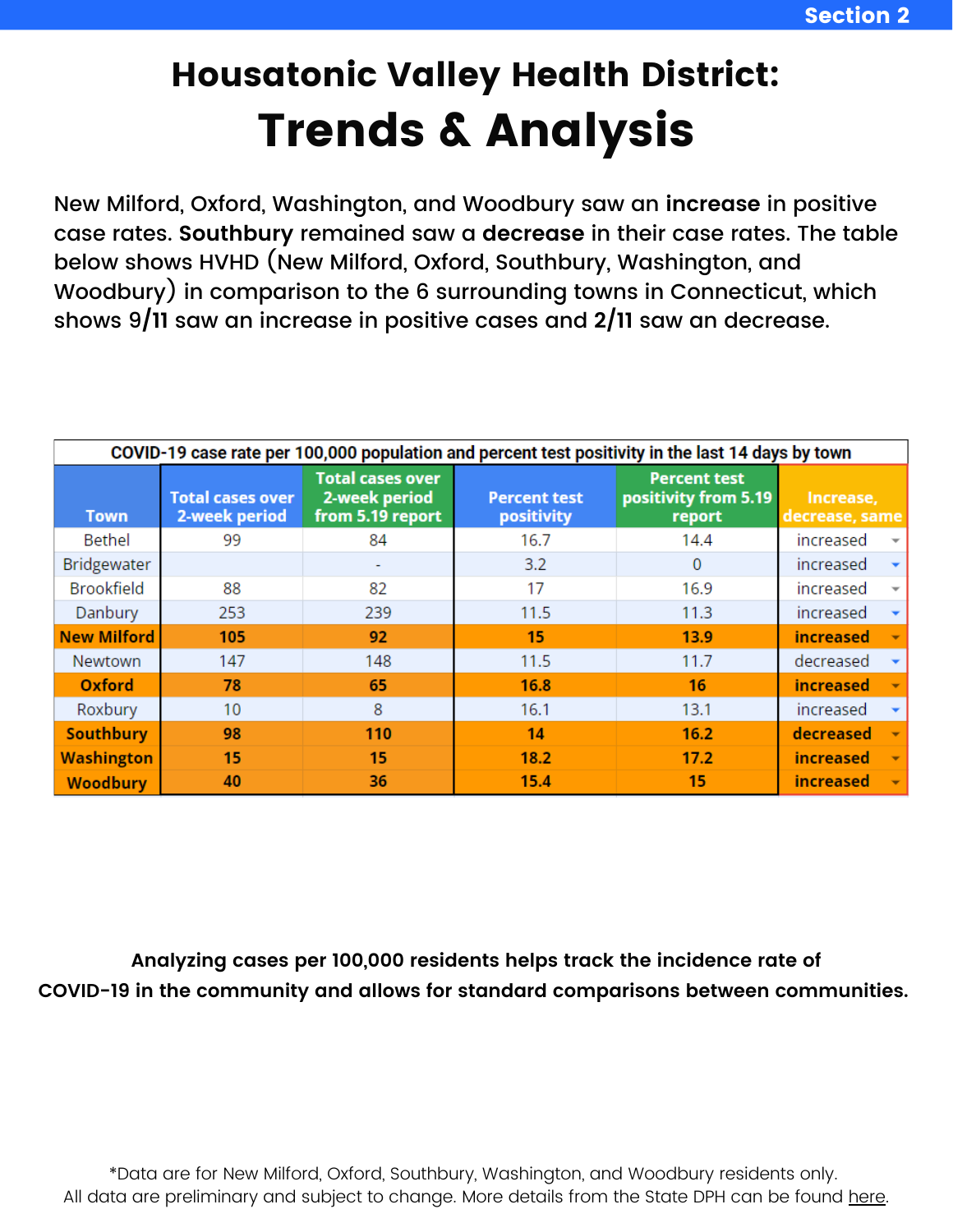New Milford Oxford Southbury Washington Woodbury

## Housatonic Valley Health District: Trends & Analysis

The chart below shows percent test positivity among New Milford, Oxford, Southbury, Washington, and Woodbury over an 13 reporting period.



**Percent Test Positivity Among HVHD From 1/30/22 to Current Reporting Period**

**Analyzing cases per 100,000 residents helps track the incidence rate of COVID-19 in the community and allows for standard comparisons between communities.**

\*Data are for New Milford, Oxford, Southbury, Washington, and Woodbury residents only. All data are preliminary and subject to change. More details from the State DPH can be found [here](https://data.ct.gov/Health-and-Human-Services/COVID-19-case-rate-per-100-000-population-and-perc/hree-nys2).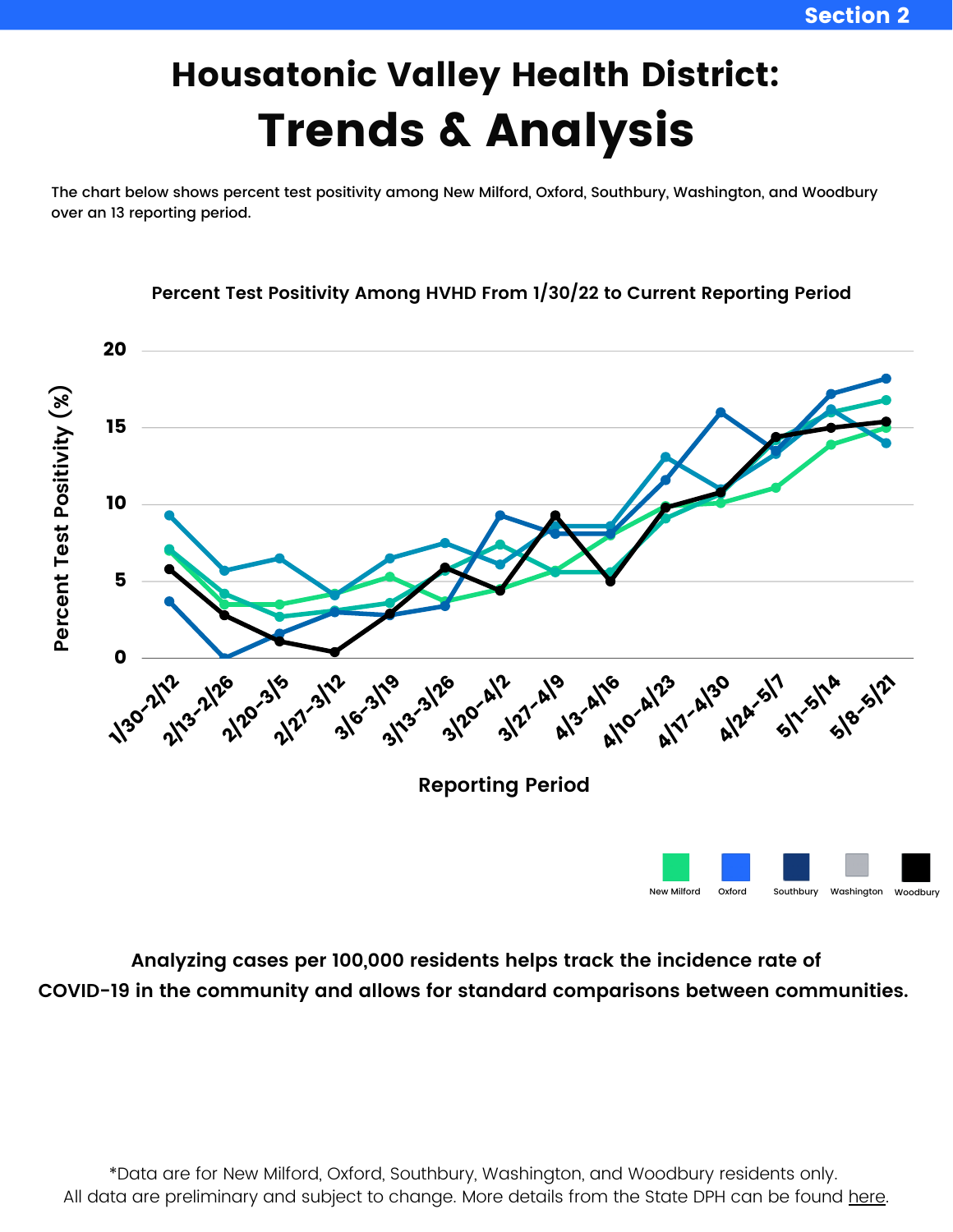## Housatonic Valley Health District Data: Trends & Analysis

The chart below shows New Milford, Oxford, Southbury, Washington, and Woodbury in comparison to the surrounding towns **showing the percentage of residents who are fully vaccinated ages 5+.** Each town plateaued among most age groups.

#### **Fully Vaccinated Percentages between HVHD and the 6 Surrounding Towns**



All data are preliminary and subject to change. CT DPH has capped the percent of population coverage metrics at 100%. These metrics could be greater than 100% for multiple reasons or potential data reporting errors.

\*Data are for New Milford, Oxford, Southbury, Washington and Woodbury residents only. All data are preliminary and subject to change. More details from the State DPH can be found [here](https://data.ct.gov/Health-and-Human-Services/COVID-19-case-rate-per-100-000-population-and-perc/hree-nys2).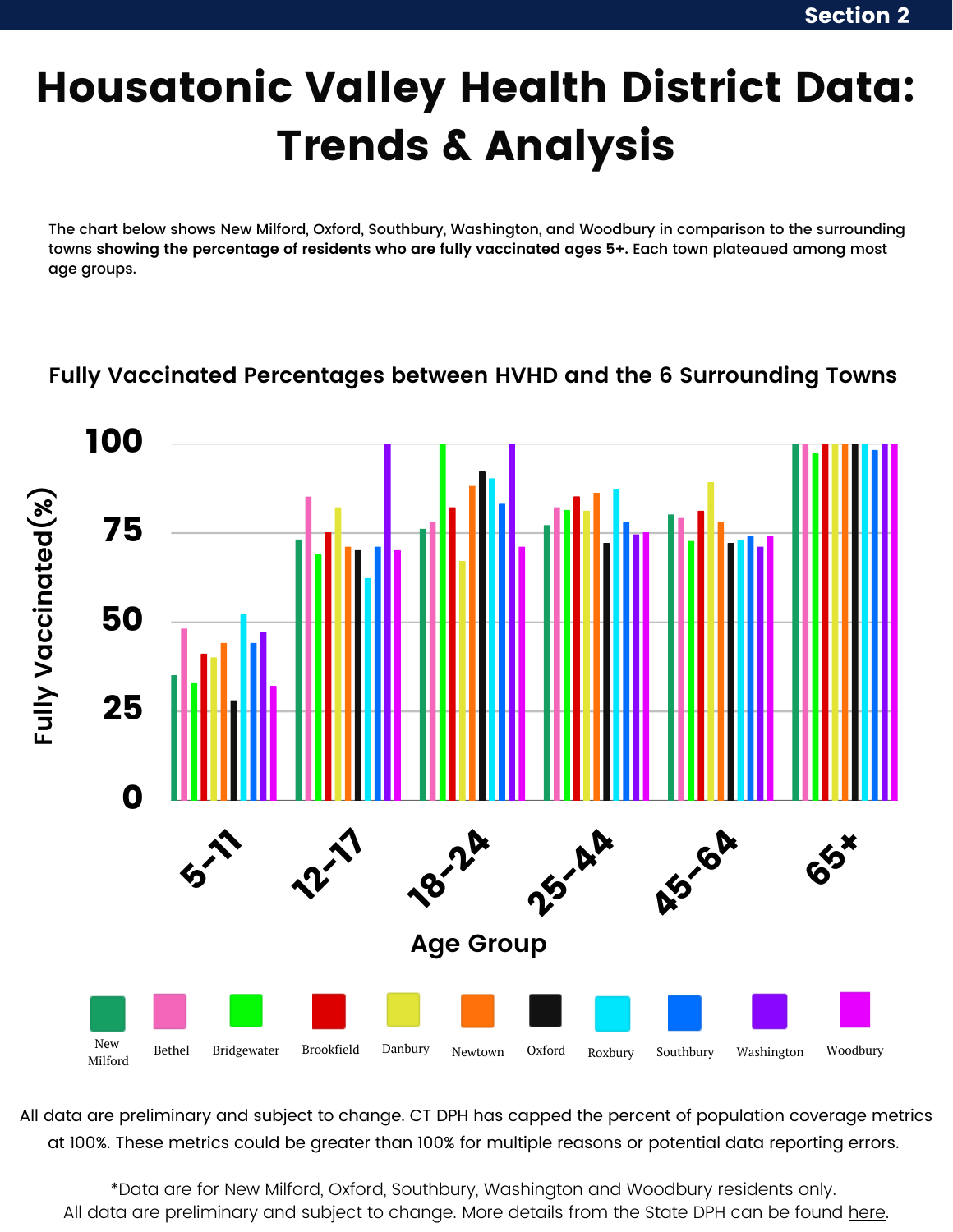## Housatonic Valley Health District Data: Trends & Analysis

The chart below shows New Milford, Oxford, Southbury, Washington, and Woodbury in comparison to the surrounding towns **showing the percentage of residents who are have received their additional dose among ages 5+.**

#### **Additional Vaccine Percentages between HVHD and the 6 Surrounding Towns**



All data are preliminary and subject to change. CT DPH has capped the percent of population coverage metrics at 100%. These metrics could be greater than 100% for multiple reasons or potential data reporting errors.

\*Data are for New Milford, Oxford, Southbury, Washington and Woodbury residents only. All data are preliminary and subject to change. More details from the State DPH can be found [here](https://data.ct.gov/Health-and-Human-Services/COVID-19-case-rate-per-100-000-population-and-perc/hree-nys2).